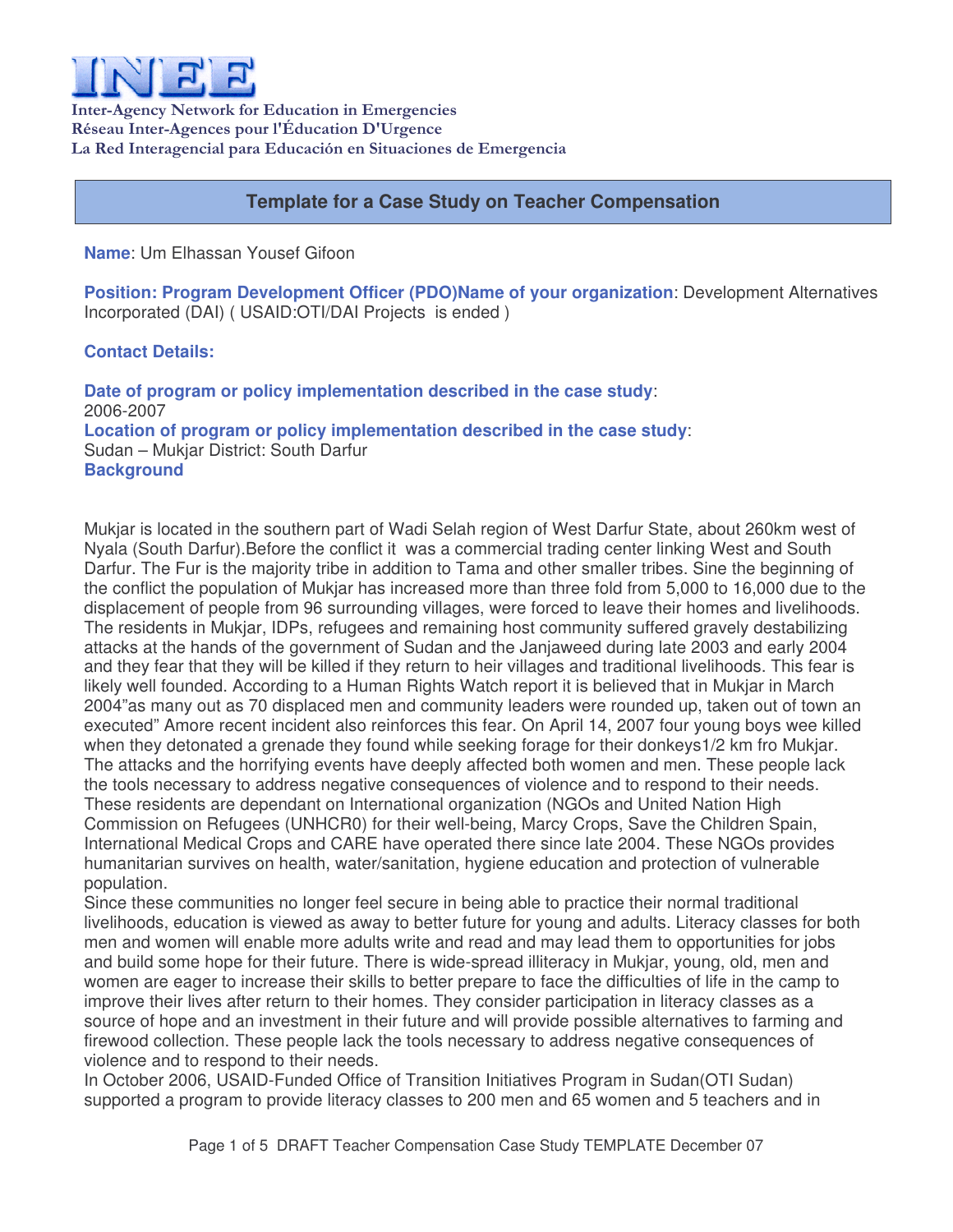August 2007 a follow up to the previous OTI Sudan literary activity. Fund the pervious beneficiaries and for new groups abut 400 men and 110 women and 10 teachers.

the context in which you are/were working *(emergency, post-crisis, recovery, development)*

- Background information about the population for which the teacher compensation policy applied (refugees, IDP, returnees)
- What kind of teachers were you working with:

Our literacy classes teachers are teachers who were employed by the government before the conflict and after conflict they become IDPs in insecure areas and unable to access their salaries although the government is responsible for paying teachers salaries, therefore most of teachers turnover as teacher leave the profession in search of other employment where necessary to support their families.

> Teachers in government primary and secondary schools (including pre-school/ ECD) Teachers in government supported non-formal education programs/ learning centres etc Teachers in NGO supported schools aligned with the government system Teachers in NGO/ community supported non-formal education programs/ learning centres

Teachers with or without formal teaching qualifications

Headteachers and classroom assistants

Volunteer teachers and paraprofrofessionals

Other: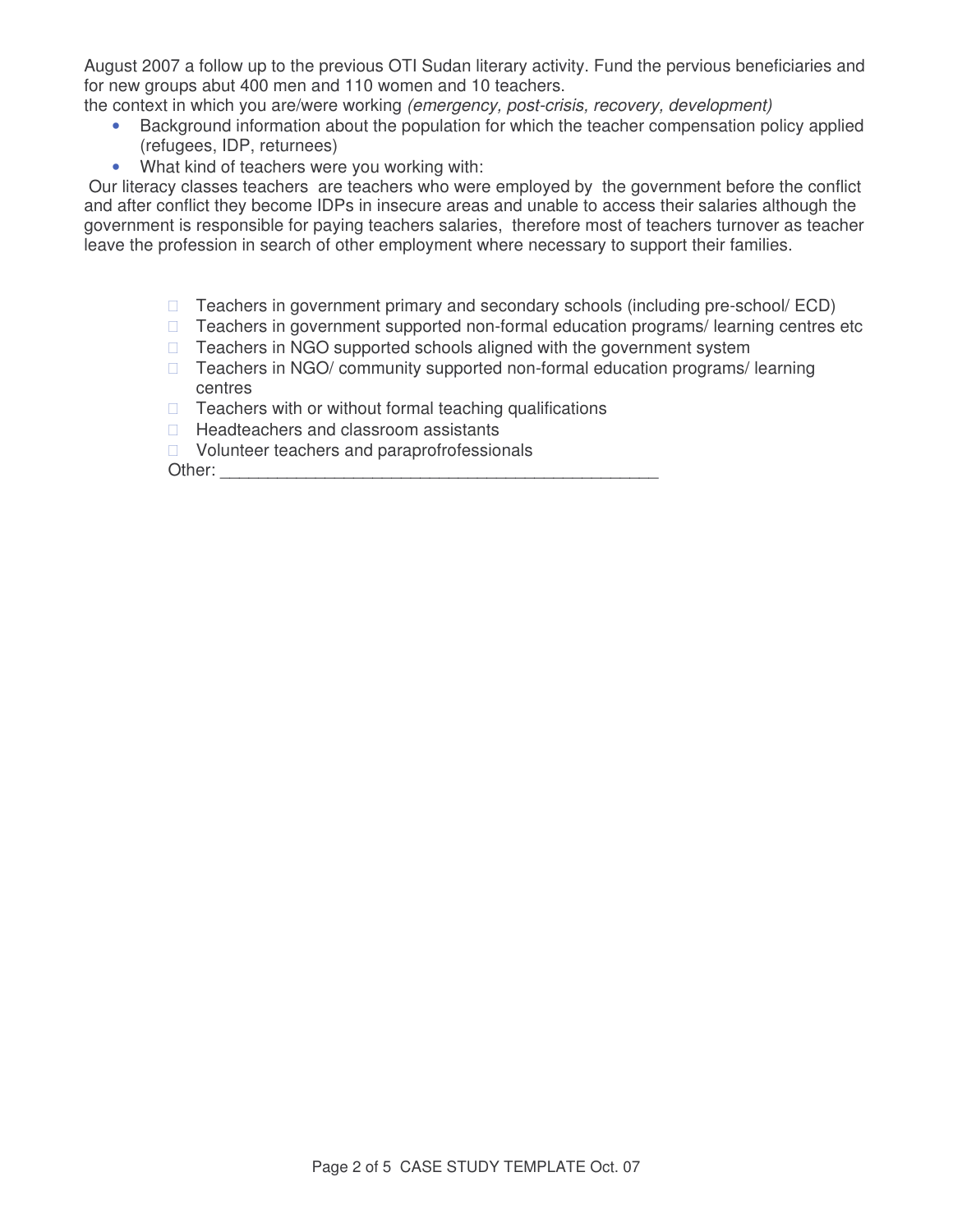### **Teacher Compensation**

Please describe your teacher compensation experience, including:

In situation of emergency teacher compensation and working conditions become more difficult So compensation can be in cash or non-monetary (a agreed upon) and through a participatory process ensuring coordination between the actors involved ensuring professionalism and continuity of service and sustainability.

Who are/were the key actors and what is/was their sphere of responsibilities with regard to the compensation of teachers

The key actors coordinated were UN agencies, NGOs, government bodies. Educational authorities and community to develop appropriate strategies for compensation and condition of work and specified a regular basic, all teacher receive the same amount regardless of experience and qualification for limited period (the duration of a program), also teachers and educational personnel to receive training according to need.

• How did the money get dispersed? How was accountability assured? How were issues of corruption addressed?

The teachers are being paid regularly on time as agreed upon monthly basis in cash through local banks or grant manager using the list to be signed by every one when receiving incentives to determine control and minimize corruption in teachers' payment (some time grantee could witnessed) Were there specific donor strategies and funding mechanisms put in place? If so, what approaches were taken and how were these implemented?

Office of Transition Initiatives Program in Sudan (OTISuan) strategic is all support to be in kind not to pay in cash so we are providing all educational assistance and support in-kind except the Teachers stipends in cash

• Were there specific government structures and/or policies around teacher compensation? If so, how were these communicated and implemented?

Government structure on teachers' compensation scale of international NGOs where displaced teacher receive higher and better salaries this can have along term impact on national education budgets therefore the government educational authorities must be involved in the development of program to avoid later unintended consequences.

• Was the community engaged in and encouraged to support the teacher compensation effort? If so, what approaches were taken to engage the community and what role(s) did they take to support the teacher compensation effort?

Community engaged through facilitate creation of Parent Teacher Association (PTA) to promote community support for school and teachers, mobilize for participation and contribution to payment of teachers, management of resources and provide forms of compensation such as food, housing, shelter or provide physical labor to construct or build school for better improving learning environment for learners and teachers.

• What were some of the challenges you faced in compensating teachers, and how did you overcome those challenges?

Consider incentives staff as regular staff there is argument of labor office saying that every incentive staff will become as regular after he/she worked 3 month continently

We overcome this through running the program for 3 months and in other cases the incentives staff should be terminated each 3 months

Were there any tools that you used in this work? If so, please describe them and attach a copy if possible.

Monitoring tools like attendance sheet, payment sheet

• Please share any lessons learnt / outcomes / good practices resulting from this experience.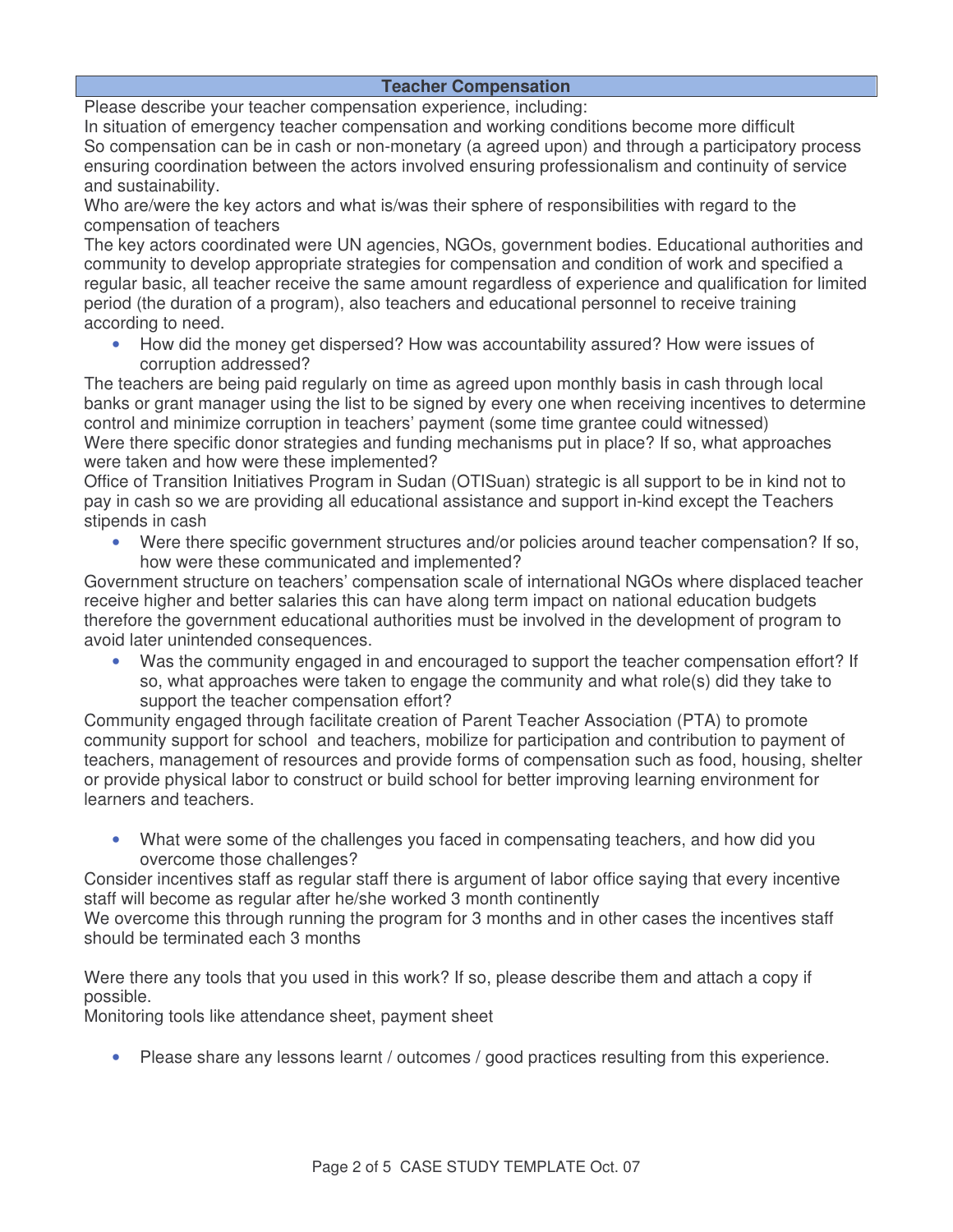#### **Policy and Coordination**

Please describe the policy and coordination elements of your teacher compensation experience. For instance:

• Who are/were the key actors and what is/was their sphere of responsibilities with respect to policy and coordination?

Educational authorities and national and international stakeholders prioritize free education for all both during and after emergencies education laws and policies uphold the right to education. Planning, implementation take into account policies and standard and learning needs of affected populations, In addition to transparent coordination mechanism for sharing information between sectors and stakeholders.

Did you advocate for equitable teacher compensation? If so, describe the process and outcomes: Surely as NGOs advocated on behalf of affected population for protection and teacher compensation as well through conduct coordinated rapid situation analysis and develop an advocacy action plan that details specific issues to b undertaken like teachers compensation scale should take into account policies of nondiscrimination by gender, ethnic or religious, for example equal pay for equal work and system of payment to based on qualifications, training and previous experience. determine impacts of teacher compensation scales identification, selection and recruitment of teachers and other education workers in addition to budget and finance management.

• Did you engage/ work with the government from the start of the process? We coordinated with government bodies like Humanitarian Aid Commission (HAC) was secured allowing for construction of centers, Adult Education and literacy Council of Mukjar locality for adult education training methodologies and with MoE for Adult and literacy curriculum

• Did you engage/ work with local or international donors during the process? We coordinated with Mercy Crops to facilitate communication between DAI and Adult Education Council in Mukjar because we have no office there and with UNHCR to provide the violence Against Women (VAW) and Gender Based Violence (GBV) sessions

• How did you engage/ work with these other actors and ensure coordination? Through coordination created by all humanitarian actors work in the area and their committed on providing protection and assistance.

• What were some of the challenges you faced in developing policy and ensuring coordination, and how did you overcome those challenges?

Teacher s pay was one of the challenges due to the variation between government and NGOs pay that different from one to another and all these teachers are IDPs suffering lack of shelter, food and live in insecure areas

Coordinate pay scale with the NGOs involved and inform out side agencies of the governments pay scale then assess the general situation and agree upon the incentives not to be too high that the government prevents the NGOs from implementing services

• Were there any tools that you used in this work? If so, please describe them and attach a copy if possible.

Inter- organizational multicultural working group coordination for planning and mobilization community and maintaining effective actions for protection.

Please share any lessons learnt / outcomes / good practices resulting from this experience.